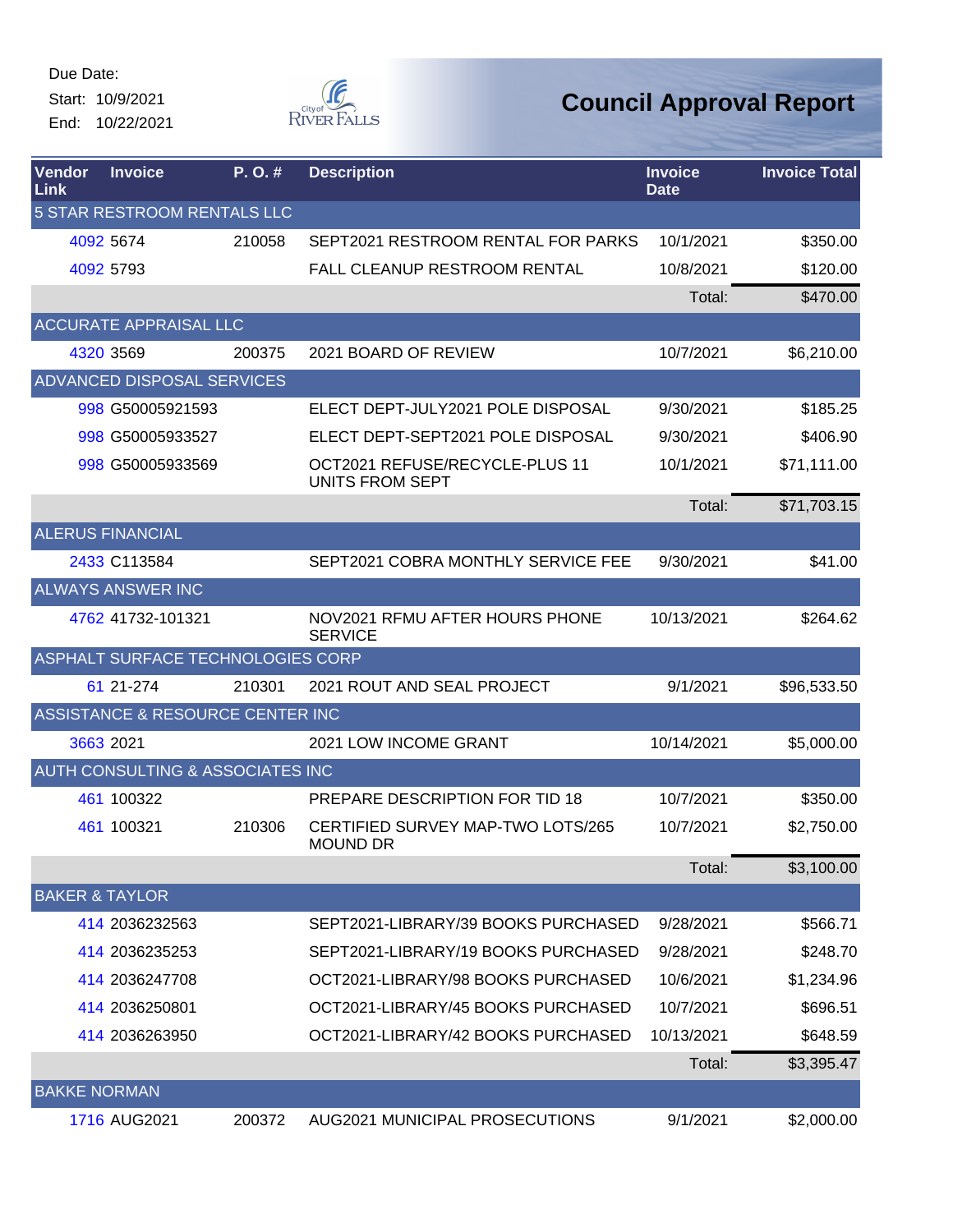Start: 10/9/2021 End: 10/22/2021



| Vendor<br>Link       | <b>Invoice</b>                        | P. O. # | <b>Description</b>                                         | <b>Invoice</b><br><b>Date</b> | <b>Invoice Total</b> |
|----------------------|---------------------------------------|---------|------------------------------------------------------------|-------------------------------|----------------------|
|                      | <b>BERNARD &amp; MARIA WORMS TR</b>   |         |                                                            |                               |                      |
|                      | 228 RFMU#6995-04                      |         | REFUND-OVERPYMT ACCT#6995-04                               | 10/15/2021                    | \$327.06             |
|                      | <b>BORDER STATES INDUSTRIES, INC.</b> |         |                                                            |                               |                      |
|                      | 57 922945814                          | 210290  | ELECT DEPT-TEN INSULATING CAPS                             | 10/2/2021                     | \$250.10             |
|                      | 57 922959662                          | 210294  | ELECT DEPT-12 ELBOW ARRESTORS                              | 10/5/2021                     | \$750.60             |
|                      | 57 922959663                          | 210293  | ELECT DEPT-24 FOUR POINT JUNCTION<br>200AMP                | 10/5/2021                     | \$2,808.24           |
|                      | 57 922969067                          | 210293  | ELECT DEPT-80 ELBOW TERMINATION KITS                       | 10/6/2021                     | \$2,382.40           |
|                      | 57 923031121                          | 210293  | ELECT DEPT-50 INSULATING CAPS                              | 10/15/2021                    | \$1,338.02           |
|                      |                                       |         |                                                            | Total:                        | \$7,529.36           |
|                      | <b>BP AMOCO RIVER FALLS</b>           |         |                                                            |                               |                      |
|                      | 1199 4N8151TJPT                       |         | <b>RESTITUTION FOR RETAIL THEFT</b>                        | 10/13/2021                    | \$101.92             |
|                      | <b>BRENTZEL, WILLIAM</b>              |         |                                                            |                               |                      |
|                      | 224 RFMU#3343-01                      |         | REFUND-OVERPYMT ACCT#3343-01                               | 10/15/2021                    | \$20.70              |
|                      | <b>CENGAGE LEARNING</b>               |         |                                                            |                               |                      |
|                      | 123 75964219                          |         | OCT2021-LIBRARY/WESTERN 2 PLAN-2<br><b>BOOKS</b>           | 10/5/2021                     | \$45.73              |
|                      | 123 75972292                          |         | OCT2021-LIBRARY/CHRISTIAN FICTION<br>PLAN-2 BOOKS          | 10/6/2021                     | \$48.73              |
|                      |                                       |         |                                                            | Total:                        | \$94.46              |
| <b>CENTURYLINK</b>   |                                       |         |                                                            |                               |                      |
|                      | 1796 246348278                        |         | SEPT21 OUTGOING LONG DISTANCE FAX<br><b>LINES</b>          | 9/30/2021                     | \$4.14               |
|                      | COLLABORATIVE SUMMER LIBRARY PROGRAM  |         |                                                            |                               |                      |
|                      | 176 14851                             |         | LIBRARY-TAILS AND TALES TSHIRTS                            | 10/1/2021                     | \$104.00             |
|                      | COMPUTER INTEGRATION TECHNOLOGY       |         |                                                            |                               |                      |
|                      | 379 315853                            |         | 2021-2022 BRIGHTGAUGE ADV<br>DASHBOARD ACCESS/IT DEPT      | 10/1/2021                     | \$100.00             |
|                      | <b>DAMBEKALN, MARIS</b>               |         |                                                            |                               |                      |
|                      | 2832 1584                             |         | OCT2021 LIBRARY/ SIX BOOKS                                 | 10/6/2021                     | \$126.63             |
| <b>DEMCO INC</b>     |                                       |         |                                                            |                               |                      |
|                      | 577 7020801                           |         | OCT2021-LIBRARY/FILAMENT TAPE & BOOK<br><b>TAPE</b>        | 10/7/2021                     | \$159.96             |
|                      | <b>DWD ENTERPRISES LLC</b>            |         |                                                            |                               |                      |
|                      | 2132 15075                            |         | <b>TRIGGER GUN PLUG</b>                                    | 10/7/2021                     | \$199.50             |
| <b>ECOSOURCE INC</b> |                                       |         |                                                            |                               |                      |
|                      | 178 OCT2021                           | 210313  | Winter St Power Substation Art-Painting of Wall 10/13/2021 |                               | \$14,250.00          |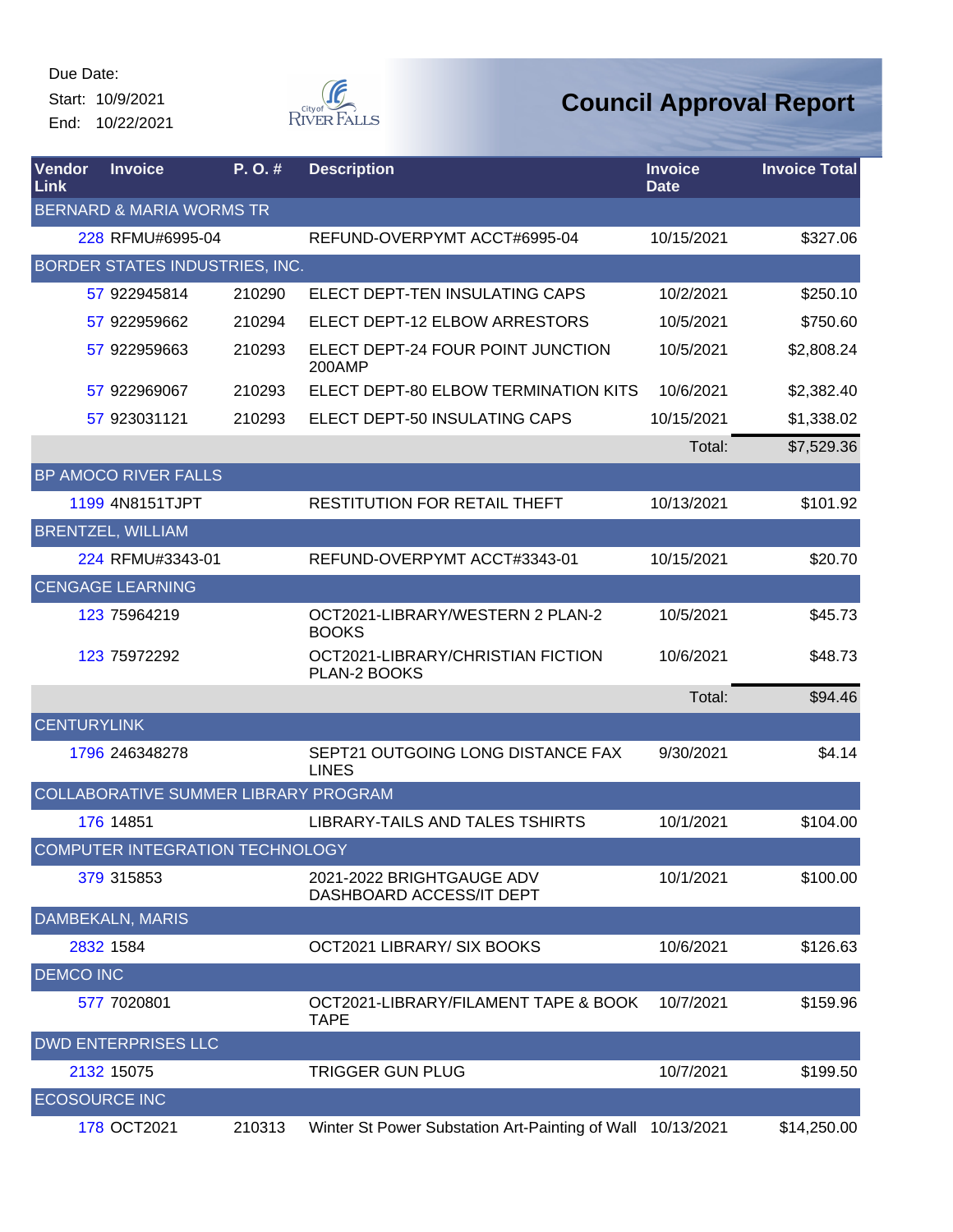Start: 10/9/2021 End: 10/22/2021



| Vendor<br>Link       | <b>Invoice</b>                         | P.O.#  | <b>Description</b>                                         | <b>Invoice</b><br><b>Date</b> | <b>Invoice Total</b> |
|----------------------|----------------------------------------|--------|------------------------------------------------------------|-------------------------------|----------------------|
| <b>EFTPS</b>         |                                        |        |                                                            |                               |                      |
|                      | 7 71442                                |        | PAYPERIOD 10/4/21-10/17/21                                 | 10/22/2021                    | \$74,736.09          |
|                      | <b>ENTERPRISE FM TRUST</b>             |        |                                                            |                               |                      |
|                      | 456 FBN4312566                         | 210049 | OCT2021 MOTOR POOL/BLDG INSPECTOR<br><b>CAR LEASES</b>     | 10/1/2021                     | \$1,896.78           |
|                      | EO JOHNSON CO. INC                     |        |                                                            |                               |                      |
|                      | 98 30261810                            |        | OCT2021-LIBRARY RICOH C2000 COPIER                         | 10/11/2021                    | \$115.00             |
|                      | 98 INV1027827                          |        | LIBRARY-JULY TO OCT2021<br><b>OVERAGES/RICOH MPC4504</b>   | 10/18/2021                    | \$425.46             |
|                      |                                        |        |                                                            | Total:                        | \$540.46             |
| <b>EW HOMES</b>      |                                        |        |                                                            |                               |                      |
|                      | 4752 OCT2021<br><b>REFUNDS</b>         |        | REFUND-RFMU OVERPYMT<br>ACCT#9857/9859/9860                | 10/18/2021                    | \$154.11             |
|                      | <b>EXPRESS PERSONNEL SERVICES</b>      |        |                                                            |                               |                      |
|                      | 109 26123019                           | 210181 | 10/3/21 C.SORENSEN - 13HRS - PUBLIC<br><b>WORKS DEPT</b>   | 10/5/2021                     | \$241.28             |
|                      | 109 26123020                           | 210181 | WK END 10/3 J.ISHAM-3.43 HRS-FORESTRY<br><b>TEMP</b>       | 10/5/2021                     | \$80.67              |
|                      | 109 26163986                           | 210181 | WKEND 10/10/21-PUBLIC WORKS TEMPS-<br>20.18HRS             | 10/13/2021                    | \$407.20             |
|                      | 109 26163987                           | 210181 | WKEND 10/10/21 J.ISHAM-TEMP<br>FORESTRY-3HRS               | 10/13/2021                    | \$70.56              |
|                      | 109 26204176                           | 210181 | WKEND 10/17/21-26.58 HRS PW TEMP<br><b>WORKERS/PARTIAL</b> | 10/20/2021                    | \$44.53              |
|                      | 109 26204176-1                         | 210016 | WKEND 10/17/21-26.58 HRS PW TEMP<br><b>WORKERS/PARTIAL</b> | 10/20/2021                    | \$494.56             |
|                      |                                        |        |                                                            | Total:                        | \$1,338.80           |
|                      | FIRST NATIONAL BANK - RF SECTION 125   |        |                                                            |                               |                      |
|                      | 6 71441                                |        | PAYPERIOD 10/4/21-10/17/21                                 | 10/22/2021                    | \$3,374.14           |
|                      | FIRST NATIONAL BANK OF RIVER FALLS INC |        |                                                            |                               |                      |
|                      | 115 OCT2021LOAN<br>3160                |        | OCT2021 FIRE TRUCK LOAN PYMT                               | 10/15/2021                    | \$32,617.01          |
|                      | <b>GALLAGHER, BRENDEN</b>              |        |                                                            |                               |                      |
|                      | 201 RFMU#7326-04                       |        | REFUND-OVERPYMT ACCT#7326-04                               | 10/15/2021                    | \$59.25              |
| <b>GRACE PAULSON</b> |                                        |        |                                                            |                               |                      |
|                      | 937 OCT2021                            |        | OCT2021 SOLAR REFUND                                       | 10/18/2021                    | \$109.50             |
|                      | <b>HELBIG, ANGELINA</b>                |        |                                                            |                               |                      |
|                      | 3067 OCT2021                           | 210044 | OCT2021 SAFETY COORDINATOR<br><b>SERVICES</b>              | 10/15/2021                    | \$6,066.00           |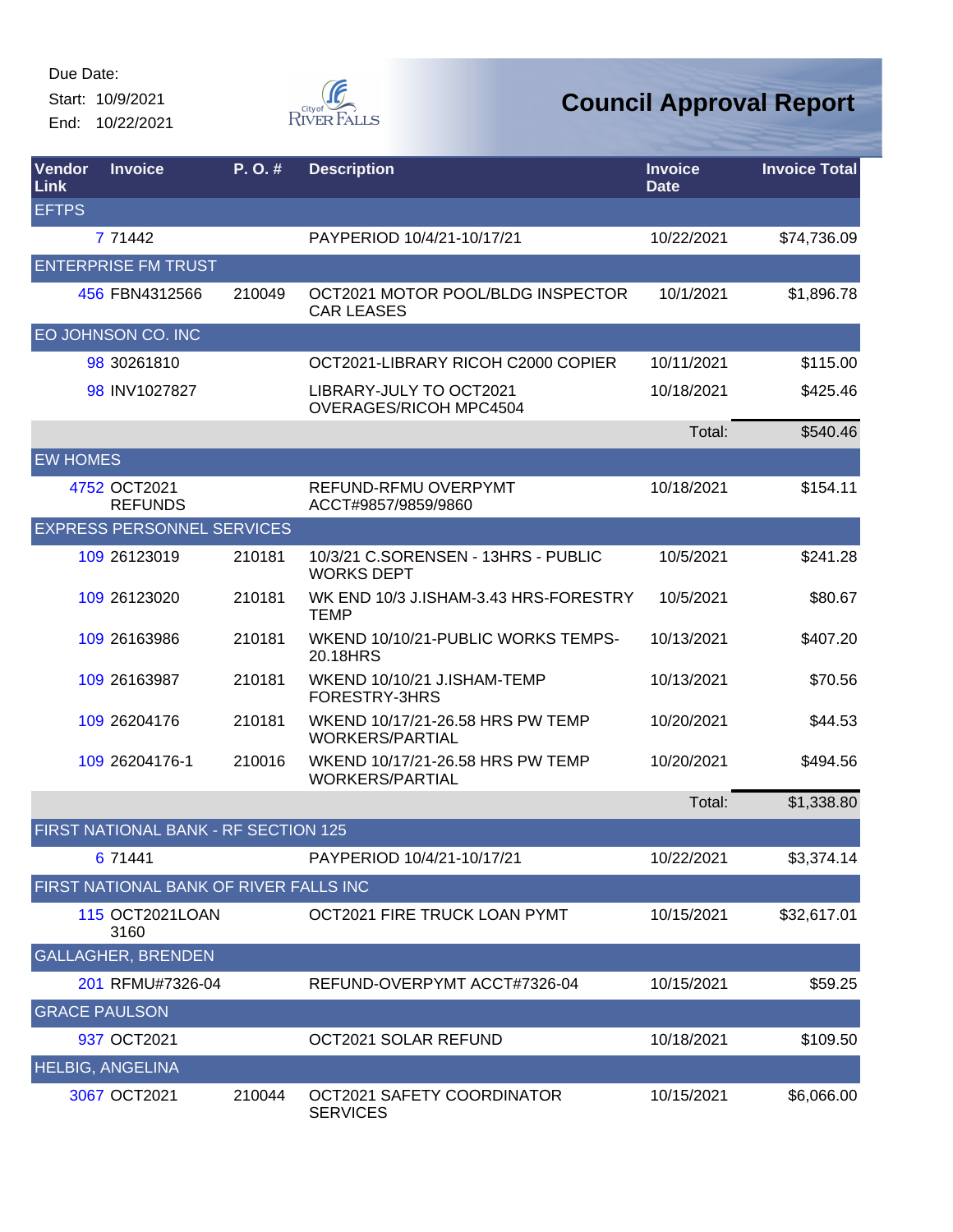Start: 10/9/2021 End: 10/22/2021



| Vendor<br>Link         | <b>Invoice</b>                           | P.O.#  | <b>Description</b>                                    | <b>Invoice</b><br><b>Date</b> | <b>Invoice Total</b> |
|------------------------|------------------------------------------|--------|-------------------------------------------------------|-------------------------------|----------------------|
|                        | HILTGEN, J SCOTT & LINDA                 |        |                                                       |                               |                      |
|                        | 236 RFMU#7865-04                         |        | REFUND-OVERPYMT ACCT#7865-04                          | 10/15/2021                    | \$57.61              |
|                        | <b>HUDSON PHYSICIANS SC</b>              |        |                                                       |                               |                      |
|                        | 145 800370411021                         |        | SEPT2021 EMPLOYEE TESTING                             | 9/1/2021                      | \$312.00             |
|                        | HUEBSCH LAUNDRY COMPANY                  |        |                                                       |                               |                      |
|                        | 146 20099963                             | 210066 | 9/8/21 PUBLIC WORKS RUG SERVICE                       | 9/8/2021                      | \$43.40              |
|                        | 146 20102596                             | 210066 | 9/22/21 PUBLIC WORKS RUG SERVICE                      | 9/22/2021                     | \$43.40              |
|                        | 146 10168092                             | 210035 | 10/6/21 ELECTRIC DEPT UNIFORMS                        | 10/6/2021                     | \$299.08             |
|                        | 146 10168093                             | 210026 | 10/6/21 WATER DEPT UNIFORMS                           | 10/6/2021                     | \$50.42              |
|                        | 146 10168094                             | 210021 | 10/6/21 PUBLIC WORKS UNIFORMS                         | 10/6/2021                     | \$102.35             |
|                        | 146 10168095                             | 210026 | 10/6/21 WASTEWATER DEPT UNIFORM                       | 10/6/2021                     | \$39.97              |
|                        | 146 10170506                             | 210026 | 10/13/21 WASTEWATER DEPT UNIFORMS                     | 10/13/2021                    | \$39.97              |
|                        | 146 10170503                             | 210035 | 10/13/2021 ELECTRIC DEPT UNIFORMS                     | 10/13/2021                    | \$299.08             |
|                        | 146 10170504                             | 210026 | 10/13/21 WATER DEPT UNIFORMS                          | 10/13/2021                    | \$50.42              |
|                        | 146 10170505                             | 210021 | 10/13/21 PUBLIC WORKS DEPT UNIFORMS                   | 10/13/2021                    | \$104.13             |
|                        |                                          |        |                                                       | Total:                        | \$1,072.22           |
|                        | INDUSTRIAL HEALTH SERVICES NETWORK INC   |        |                                                       |                               |                      |
|                        | 948 126418                               |        | SEPT2021 FOUR EMPLOYEE SCREENINGS                     | 9/30/2021                     | \$300.60             |
| <b>INFOSEND INC</b>    |                                          |        |                                                       |                               |                      |
|                        | 150 199619                               | 210012 | SEPT2021 RFMU MONTHLY STATEMENTS                      | 10/1/2021                     | \$3,484.34           |
|                        |                                          |        | INTERNATIONAL CITY MGMT ASSOC RETIREMENT CORP         |                               |                      |
|                        | 1 71437                                  |        | PAYPERIOD 10/4/21-10/17/21                            | 10/22/2021                    | \$19,015.79          |
|                        | 1 71438                                  |        | PAYPERIOD 10/4/21-10/17/21                            | 10/22/2021                    | \$1,975.43           |
|                        |                                          |        |                                                       | Total:                        | \$20,991.22          |
| <b>J&amp;J GIS LLC</b> |                                          |        |                                                       |                               |                      |
|                        | 651 SEPT2021                             | 210072 | SEPT2021 GIS CONTRACT W/JAMIE NEILS                   | 9/30/2021                     | \$3,555.00           |
|                        | JOHNSON, MELINDA                         |        |                                                       |                               |                      |
|                        | <b>1266 ELKHARTTRAV</b><br>EL            |        | 10/26/21 ELKHART LAKE TRAVEL PER DIEM                 | 10/12/2021                    | \$151.50             |
|                        | <b>KNIGHT BARRY TITLE</b>                |        |                                                       |                               |                      |
|                        | 2788 TID18LANDPUR 210304<br><b>CHASE</b> |        | Purchase of 660 & 684 S Main Prop/Senior<br>Housing   | 10/12/2021                    | \$497,648.82         |
|                        | <b>KRAMER WELL DRILLING LLC</b>          |        |                                                       |                               |                      |
|                        | 4798 21-164                              | 210299 | ELECT DEPT-BORING/RIVERSIDE &<br><b>COMMERCE</b>      | 10/7/2021                     | \$4,169.50           |
|                        | 4798 21-165                              | 210300 | ELECT DEPT-CABLE REPLACEMENT-<br>JOHNSON TO NICOLE LN | 10/7/2021                     | \$1,400.00           |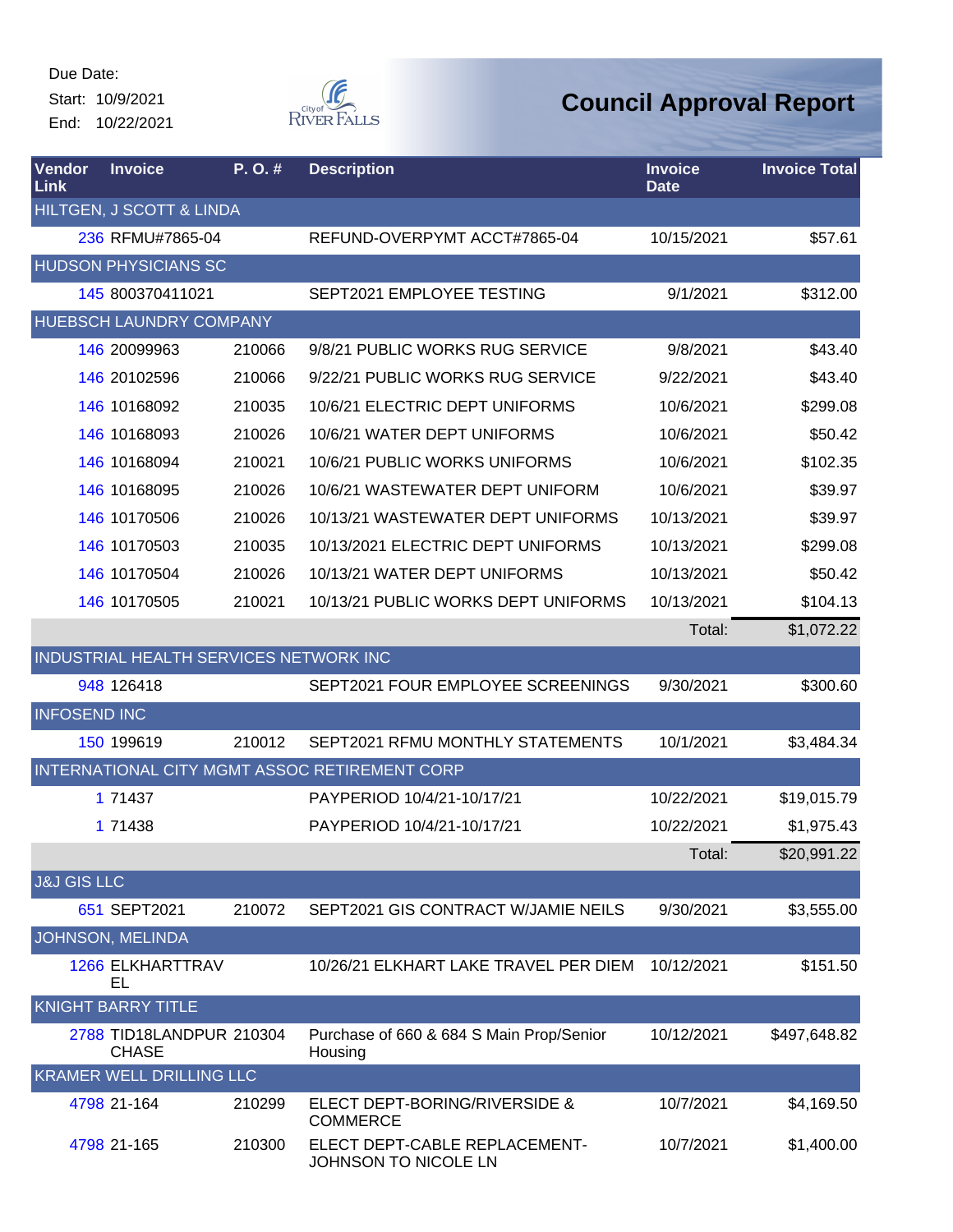Start: 10/9/2021 End: 10/22/2021



| Vendor<br>Link      | <b>Invoice</b>                   | P. O. # | <b>Description</b>                                        | <b>Invoice</b><br><b>Date</b> | <b>Invoice Total</b> |
|---------------------|----------------------------------|---------|-----------------------------------------------------------|-------------------------------|----------------------|
|                     | 4798 21-163                      | 210305  | CABLE REPLACEMENT-APOLLO & W<br><b>DIVISION ST</b>        | 10/7/2021                     | \$2,187.00           |
|                     |                                  |         |                                                           | Total:                        | \$7,756.50           |
| <b>KWIK TRIP</b>    |                                  |         |                                                           |                               |                      |
|                     | 172 SEP2021<br><b>MOTOR FUEL</b> |         | SEPT2021 MOTOR FUEL STMT                                  | 9/30/2021                     | \$8,888.89           |
| LAFORCE LLC         |                                  |         |                                                           |                               |                      |
|                     | 142 1173450                      |         | HINGES/DOOR CORD WITH END CAPS-<br>CITYHALL/PD            | 10/4/2021                     | \$90.55              |
|                     | <b>LAKES COFFEE LLC</b>          |         |                                                           |                               |                      |
|                     | 4064 15772                       |         | OCT2021-CITY HALL COFFEE ORDER                            | 10/5/2021                     | \$77.70              |
|                     | <b>LOFFLER COMPANIES INC</b>     |         |                                                           |                               |                      |
|                     | 182 30109616                     |         | SEPT2021-POLICE DEPT-KONICA MINOLTA<br><b>COPIER</b>      | 9/16/2021                     | \$181.31             |
|                     | 182 30167431                     |         | OCT2021 FIRE DEPT KONICA MINOLTA<br><b>COPIER</b>         | 10/1/2021                     | \$137.51             |
|                     | 182 30167430                     |         | OCT2021 WASTEWATER KONICA MINOLTA<br><b>COPIER</b>        | 10/1/2021                     | \$107.45             |
|                     | 182 30167429                     |         | OCT2021 MAILROOM/ADMIN/COURT/CSR<br><b>KONICA COPIERS</b> | 10/1/2021                     | \$605.07             |
|                     | 182 454063363                    |         | OCT2021 PUBLIC WORKS KONICA MINOLTA<br><b>COPIER</b>      | 10/1/2021                     | \$201.83             |
|                     | 182 3852984                      |         | OCT2021-FIRE DEPT-KONICA MINOLTA<br><b>OVERAGES</b>       | 10/18/2021                    | \$5.54               |
|                     | 182 3852985                      |         | OCT2021-COURT/CSR KONICA MINOLTA<br><b>OVERAGES</b>       | 10/18/2021                    | \$46.27              |
|                     |                                  |         |                                                           | Total:                        | \$1,284.98           |
| <b>MIDWEST TAPE</b> |                                  |         |                                                           |                               |                      |
|                     | 409 501051242                    |         | SEPT2021 LIBRARY/JAILHOUSE LAWYER<br><b>AUDIOBOOK</b>     | 9/28/2021                     | \$34.99              |
|                     | 409 501067399                    |         | OCT2021 LIBRARY/GREEN KNIGHT DVD                          | 10/1/2021                     | \$22.49              |
|                     | 409 501067397                    |         | OCT2021 LIBRARY/FIVE AUDIOBOOKS                           | 10/1/2021                     | \$197.95             |
|                     | 409 501067396                    |         | OCT2021 LIBRARY/DAUGHTER OF<br>MORNING STAR AUDIOBOOK     | 10/1/2021                     | \$29.99              |
|                     | 409 501113279                    |         | OCT2021-LIBRARY/FIVE AUDIOBOOKS                           | 10/11/2021                    | \$209.95             |
|                     | 409 501113303                    |         | OCT2021-LIBRARY/FREE GUY DVD                              | 10/11/2021                    | \$22.49              |
|                     | 409 501113300                    |         | OCT2021-LIBRARY/THE WISH-AUDIOBOOK                        | 10/11/2021                    | \$39.99              |
|                     | 409 501113301                    |         | OCT2021-LIBRARY/TWO SISTERS<br>DETECTIVES-AUDIOBOOK       | 10/11/2021                    | \$34.99              |
|                     |                                  |         |                                                           | Total:                        | \$592.84             |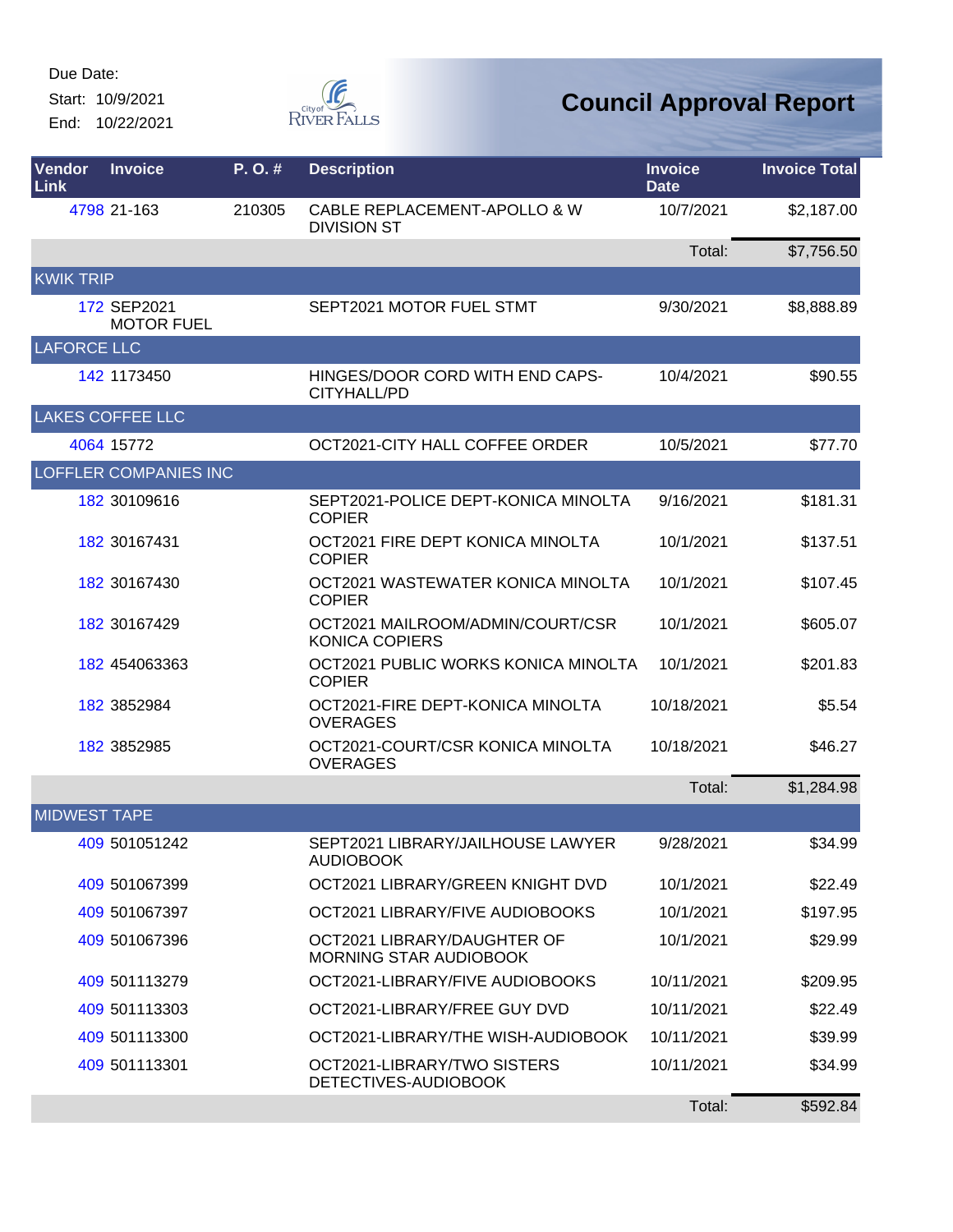Start: 10/9/2021 End: 10/22/2021



| Vendor<br>Link       | <b>Invoice</b>                         | P.O.#  | <b>Description</b>                                            | <b>Invoice</b><br><b>Date</b> | <b>Invoice Total</b> |
|----------------------|----------------------------------------|--------|---------------------------------------------------------------|-------------------------------|----------------------|
| <b>MITEL</b>         |                                        |        |                                                               |                               |                      |
|                      | 4458 37783484                          |        | NOV2021 PHONE SERVICE CHARGES                                 | 10/1/2021                     | \$3,439.20           |
|                      | MUNICIPAL CODE CORPORATION             |        |                                                               |                               |                      |
|                      | 773 00364536                           |        | OCT2021-SEPT2022 ONLINE CODE<br><b>HOSTING</b>                | 10/5/2021                     | \$900.00             |
| <b>NUGENT, STEVE</b> |                                        |        |                                                               |                               |                      |
|                      | 208 RFMU#8539-02                       |        | REFUND-OVERPYMT ACCT#8539-02                                  | 10/15/2021                    | \$23.18              |
|                      | ONE TIME PAY VENDOR                    |        |                                                               |                               |                      |
|                      | 9999 Z187689                           |        | <b>GLEN PARK PAVILLION-GARAGE DOOR</b><br><b>WINDOW GLASS</b> | 10/1/2021                     | \$425.00             |
|                      | 9999 NEWRICHMON<br><b>DCOURT</b>       |        | BOND PYMT FOR MDZELANI MIAH                                   | 10/8/2021                     | \$124.00             |
|                      | 9999 MAVERICKSCO<br><b>RNER</b>        |        | <b>RESTITUTION FOR DAMAGE TO WINDOW-</b><br>#4N80DVDKWZ       | 10/18/2021                    | \$478.76             |
|                      |                                        |        |                                                               | Total:                        | \$1,027.76           |
|                      | PALMQUIST, JAMES C                     |        |                                                               |                               |                      |
|                      | 187 RFMU#2150-01                       |        | REFUND-OVERPYMT ACCT#2150-01                                  | 10/15/2021                    | \$200.48             |
|                      | <b>PELION BENEFITS</b>                 |        |                                                               |                               |                      |
|                      | 5 71440                                |        | PAYPERIOD 10/4/21-10/17/21                                    | 10/22/2021                    | \$1,941.61           |
|                      | <b>PEMBER COMPANIES</b>                |        |                                                               |                               |                      |
|                      | 1045 12563                             | 210307 | SEPT2021 CONCRETE PROJECT FOR<br>CURB/GUTTER/SIDEWALK         | 10/1/2021                     | \$93,715.44          |
|                      | PIERCE COUNTY REGISTER OF DEEDS        |        |                                                               |                               |                      |
|                      | 936 OCT2021ESCR<br><b>OW</b>           |        | OCT 2021 ESCROW DEPOSIT-FOR<br><b>RECORDINGS/COPIES</b>       | 10/1/2021                     | \$300.00             |
|                      | PIERCE COUNTY TREASURER                |        |                                                               |                               |                      |
|                      | 210 SEPT2021                           |        | SEPT2021 JAIL, DWI & INTERLOCK                                | 10/1/2021                     | \$1,005.60           |
|                      | <b>PRUDENT MAN ADVISORS LLC</b>        |        |                                                               |                               |                      |
|                      | 4399 214065                            |        | SEPT2021 ASSET MANAGEMENT FEES                                | 9/30/2021                     | \$356.48             |
|                      | PUBLIC SERVICE COMMISSION OF WISCONSIN |        |                                                               |                               |                      |
|                      | 216 RA22-I-05110                       |        | 2020/2021 REMAINDER-2021/2022<br>ADVANCED ASSESSMENT          | 10/1/2021                     | \$17,663.99          |
|                      | <b>QUADIENT FINANCE USA INC</b>        |        |                                                               |                               |                      |
|                      | 4403 SEPT2021                          |        | SEPT2021 POSTAGE MACHINE FUNDING                              | 9/30/2021                     | \$1,200.00           |
|                      | <b>RFMU PAYMENTS OR REFUNDS</b>        |        |                                                               |                               |                      |
|                      | 990610 ASHLEYLARSO<br>N                |        | REFUND-RFMU OVERPYMT ACCT#2877-07                             | 10/18/2021                    | \$78.55              |
|                      | 990610 JAREDMEGAN<br><b>FRITZ</b>      |        | REFUND-RFMU OVERPYMT ACCT#3031-04                             | 10/18/2021                    | \$486.43             |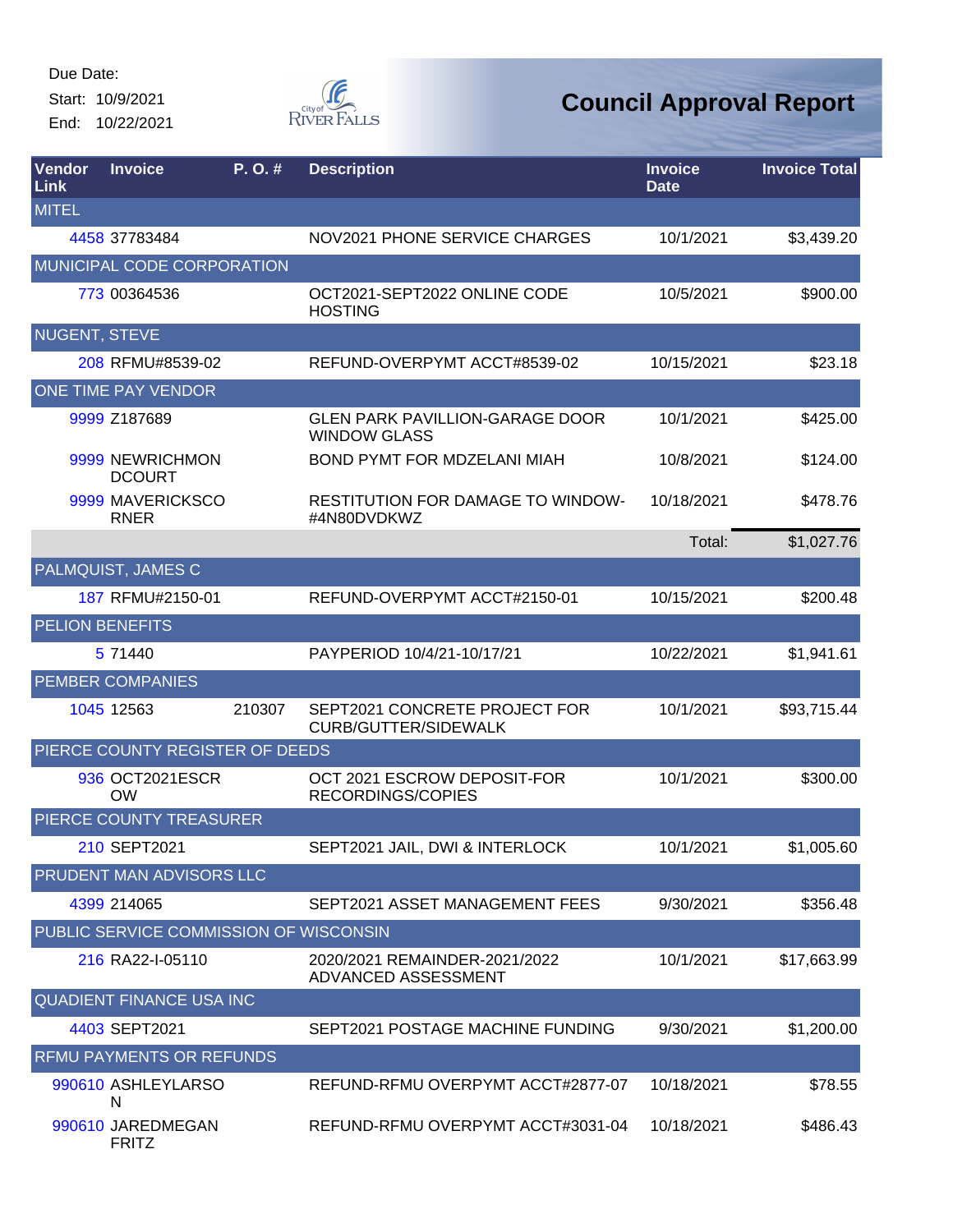Start: 10/9/2021 End: 10/22/2021



| Vendor<br><b>Link</b> | <b>Invoice</b>                             | P. O. # | <b>Description</b>                                       | <b>Invoice</b><br><b>Date</b> | <b>Invoice Total</b> |
|-----------------------|--------------------------------------------|---------|----------------------------------------------------------|-------------------------------|----------------------|
|                       | 990610 ANGELALAWS<br>ON                    |         | REFUND-RFMU OVERPYMT ACCT#4895-06                        | 10/18/2021                    | \$195.17             |
|                       | 990610 JACOBLINDSE<br><b>YKOSKE</b>        |         | REFUND-RFMU OVERPYMT ACCT#4991-02                        | 10/18/2021                    | \$560.44             |
|                       | 990610 CAROLOGDEN<br><b>ROGERS</b>         |         | REFUND-RFMU OVERPYMT ACCT#7313-01                        | 10/18/2021                    | \$160.37             |
|                       | 990610 STEPHENENGL<br>EROCT2021            |         | REFUND-RFMU OVERPYMT ACCT#7474-08                        | 10/18/2021                    | \$148.65             |
|                       | 990610 KALLIESCHUC<br><b>HARD</b>          |         | REFUND-RFMU OVERPYMT ACCT#7617-11                        | 10/18/2021                    | \$68.68              |
|                       | 990610 JULIEDODGE                          |         | REFUND-RFMU OVERPYMT ACCT#8518-11                        | 10/18/2021                    | \$85.32              |
|                       | 990610 NICOLEDEBRO<br><b>UX</b>            |         | REFUND-RFMU OVERPYMT ACCT#8974-01                        | 10/18/2021                    | \$207.92             |
|                       | 990610 DONNABEAUD<br><b>ETTE</b>           |         | REFUND-RFMU OVERPYMT ACCT#9239-02                        | 10/18/2021                    | \$243.97             |
|                       | 990610 ROXANEPAHL                          |         | REFUND-RFMU OVERPYMT ACCT#1705-00                        | 10/18/2021                    | \$72.67              |
|                       | 990610 KENSUSANMU<br><b>LLEN</b>           |         | REFUND-RFMU OVERPYMT ACCT#3336-04                        | 10/18/2021                    | \$121.08             |
|                       | 990610 BRIANNAPERR<br>Y                    |         | REFUND-RFMU OVERPYMT ACCT#3948-21                        | 10/18/2021                    | \$140.74             |
|                       | 990610 SHELLYJOHNS<br>ON                   |         | REFUND-RFMU OVERPYMT ACCT#6288-17                        | 10/18/2021                    | \$48.70              |
|                       | 990610 EDWARDCARM<br><b>ENBORELLI</b>      |         | REFUND-RFMU OVERPYMT ACCT#7668-02                        | 10/18/2021                    | \$282.28             |
|                       | 990610 TYLERKELLYG<br><b>RENZOW</b>        |         | REFUND-RFMU OVERPYMT ACCT#9298-01                        | 10/18/2021                    | \$673.20             |
|                       | 990610 AGUEDARODRI<br><b>GUEZ</b>          |         | REFUND-RFMU OVERPYMT ACCT#9533-02                        | 10/19/2021                    | \$164.51             |
|                       | 990610 HICKORYHOM<br><b>ESOCT2021</b>      |         | REFUND-RFMU OVERPYMT ACCT#10066-00                       | 10/19/2021                    | \$548.83             |
|                       |                                            |         |                                                          | Total:                        | \$4,287.51           |
|                       | RIVER FALLS POLICE ASSOCIATION             |         |                                                          |                               |                      |
|                       | 9 71443                                    |         | OCTOBER 2021 UNION DUES                                  | 10/22/2021                    | \$648.00             |
|                       | ROHL CONSTRUCTION INC                      |         |                                                          |                               |                      |
|                       | 2983 13938                                 |         | <b>BASE CRUSHED LIMESTONE-CEDAR ST</b><br><b>SEWER</b>   | 10/1/2021                     | \$383.06             |
|                       | SALVATION ARMY - PIERCE COUNTY SERVICE EXT |         |                                                          |                               |                      |
|                       | 1957 2021 GRANT                            |         | 2021 GRANT-LOW INCOME GRANT                              | 10/1/2021                     | \$2,000.00           |
|                       | <b>SCHOOL DISTRICT OF RIVER FALLS</b>      |         |                                                          |                               |                      |
|                       | 229 GUARANTEER<br><b>ETURN</b>             |         | GREENWOOD/WESTSIDE ADD/RETURN<br><b>GUARANTEE</b>        | 10/19/2021                    | \$11,408.39          |
| <b>SEAN DOWNING</b>   |                                            |         |                                                          |                               |                      |
|                       | 3069 OCT2021TRAV<br>EL                     |         | OCT2021 GREEN BAY TRAVEL PER DIEM-<br><b>LEAGUE CONF</b> | 10/1/2021                     | \$138.50             |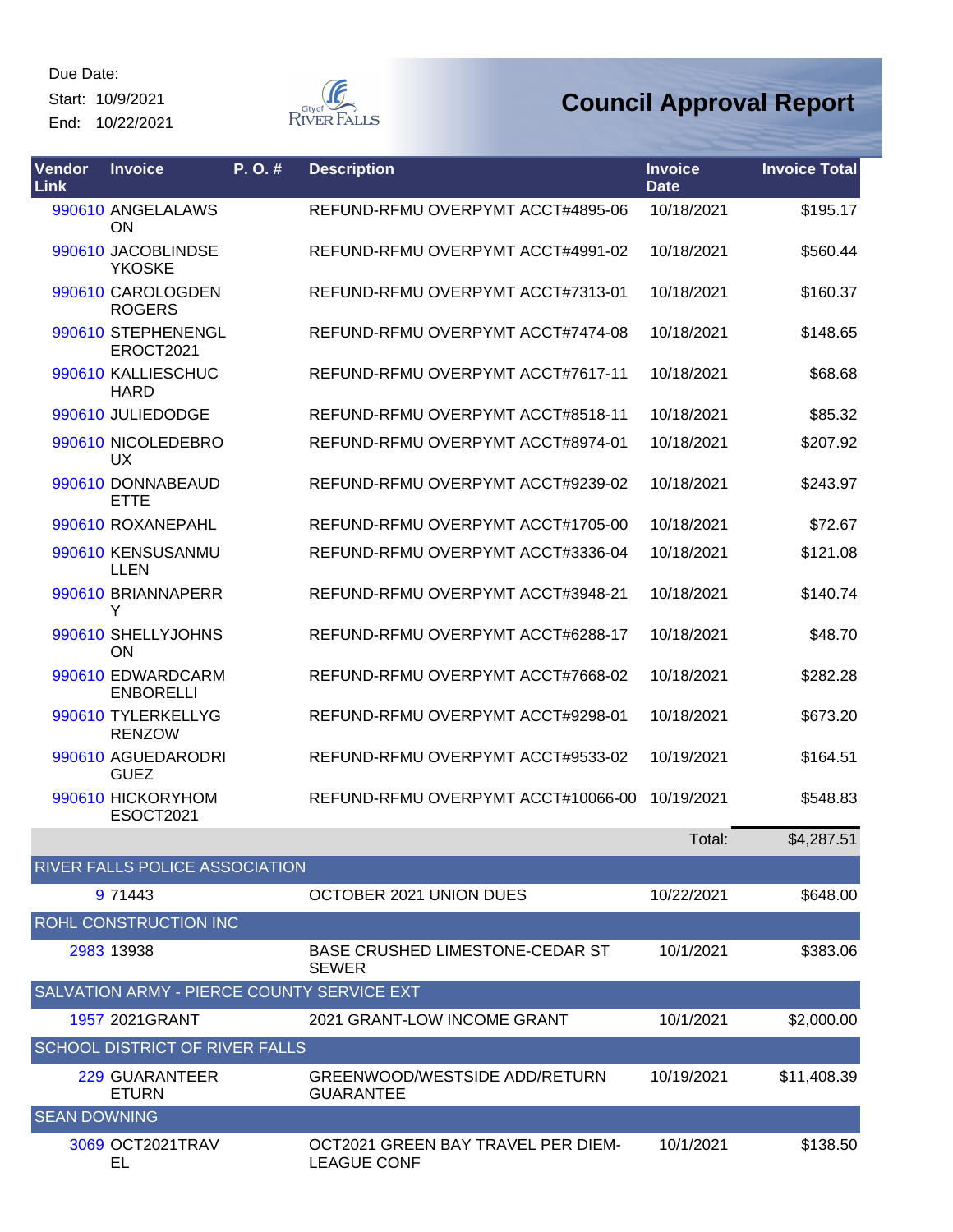Start: 10/9/2021 End: 10/22/2021



| Vendor<br><b>Link</b> | <b>Invoice</b>                           | P. O. # | <b>Description</b>                                     | <b>Invoice</b><br><b>Date</b> | <b>Invoice Total</b> |
|-----------------------|------------------------------------------|---------|--------------------------------------------------------|-------------------------------|----------------------|
|                       | SHORT ELLIOTT HENDRICKSON INC            |         |                                                        |                               |                      |
|                       | 244 409914                               | 190376  | JULY2021 TROY/POMEROY WATER MAIN<br><b>RELOCATE</b>    | 9/1/2021                      | \$504.72             |
|                       | 244 413373                               | 210284  | SEPT2021-NORTH LOOP PROJECT<br><b>SURVEYING</b>        | 10/1/2021                     | \$124.38             |
|                       | 244 413640                               | 210239  | SEPT2021 NORTH WATER TOWER DESIGN<br><b>CONST</b>      | 10/1/2021                     | \$1,051.82           |
|                       | 244 413770                               | 210159  | SEPT2021 MANN VALLEY CORP PARK                         | 10/1/2021                     | \$33,593.89          |
|                       |                                          |         |                                                        | Total:                        | \$35,274.81          |
|                       | SHRED-IT US HOLDCO, INC                  |         |                                                        |                               |                      |
|                       | 2439 8000049875                          | 210054  | AUG/SEPT2021 MONTHLY SHREDDING<br><b>SERVICE</b>       | 9/25/2021                     | \$623.92             |
|                       | ST CROIX COUNTY REGISTER OF DEEDS        |         |                                                        |                               |                      |
|                       | 935 OCT2021                              |         | OCT2021-CSM/AGREEMENT FILINGS<br><b>ESCROW</b>         | 10/12/2021                    | \$500.00             |
|                       | <b>ST CROIX COUNTY TREASURER</b>         |         |                                                        |                               |                      |
|                       | 252 SEPT2021                             |         | SEPT2021 JAIL, DWI & INTERLOCK                         | 10/1/2021                     | \$167.89             |
| <b>STATE OF WI</b>    |                                          |         |                                                        |                               |                      |
|                       | 259 SEPT2021                             |         | SEPT2021 PENALTY ASSESSMENT                            | 10/1/2021                     | \$2,598.58           |
|                       | STATE OF WI DEPT OF EMPLOYEE TRUST FUNDS |         |                                                        |                               |                      |
|                       | 11 71444                                 |         | OCTOBER 2021 WRS                                       | 10/22/2021                    | \$88,069.24          |
|                       | STATE OF WI, DEPT OF CHILDREN & FAMILIES |         |                                                        |                               |                      |
|                       | 328 71445                                |         | PAYPERIOD 10/4/21-10/17/21 REMIT<br>#7747159           | 10/22/2021                    | \$340.31             |
|                       | 328 71445-1                              |         | PAYPERIOD 10/4/21-10/17/21<br>REMIT#6809900            | 10/22/2021                    | \$20.00              |
|                       |                                          |         |                                                        | Total:                        | \$360.31             |
|                       |                                          |         | STATEWIDE ENERGY EFFICIENCY & RENEWABLES ADMIN INC     |                               |                      |
|                       | 243 SEPT2021                             |         | SEPT2021 PUBLIC BENEFIT<br><b>COLLECTION/RFMU</b>      | 9/30/2021                     | \$4,650.14           |
|                       | <b>STEINER PLUMBING &amp; ELECTRIC</b>   |         |                                                        |                               |                      |
|                       | 262 66146                                | 210302  | CONVERTING TWO ELECTRIC METERS AT<br><b>ECOVILLAGE</b> | 9/16/2021                     | \$10,995.23          |
|                       | <b>STRAND ASSOCIATES, INC</b>            |         |                                                        |                               |                      |
|                       | 3346 0176185                             | 210161  | SEPT2021 TATTERSAL<br>DISCHARGE/INDUSTRIAL USER        | 10/1/2021                     | \$528.16             |
|                       | STUART C IRBY TOOL AND SAFETY            |         |                                                        |                               |                      |
|                       | 156 S012531115.00 210223<br>1            |         | ELECT DEPT-LAG SCREWS/UGUARDS                          | 10/1/2021                     | \$715.50             |
|                       | 156 S012661207.00 210295<br>2            |         | ELECT DEPT-60 PEDESTAL CONNECTORS                      | 10/4/2021                     | \$990.00             |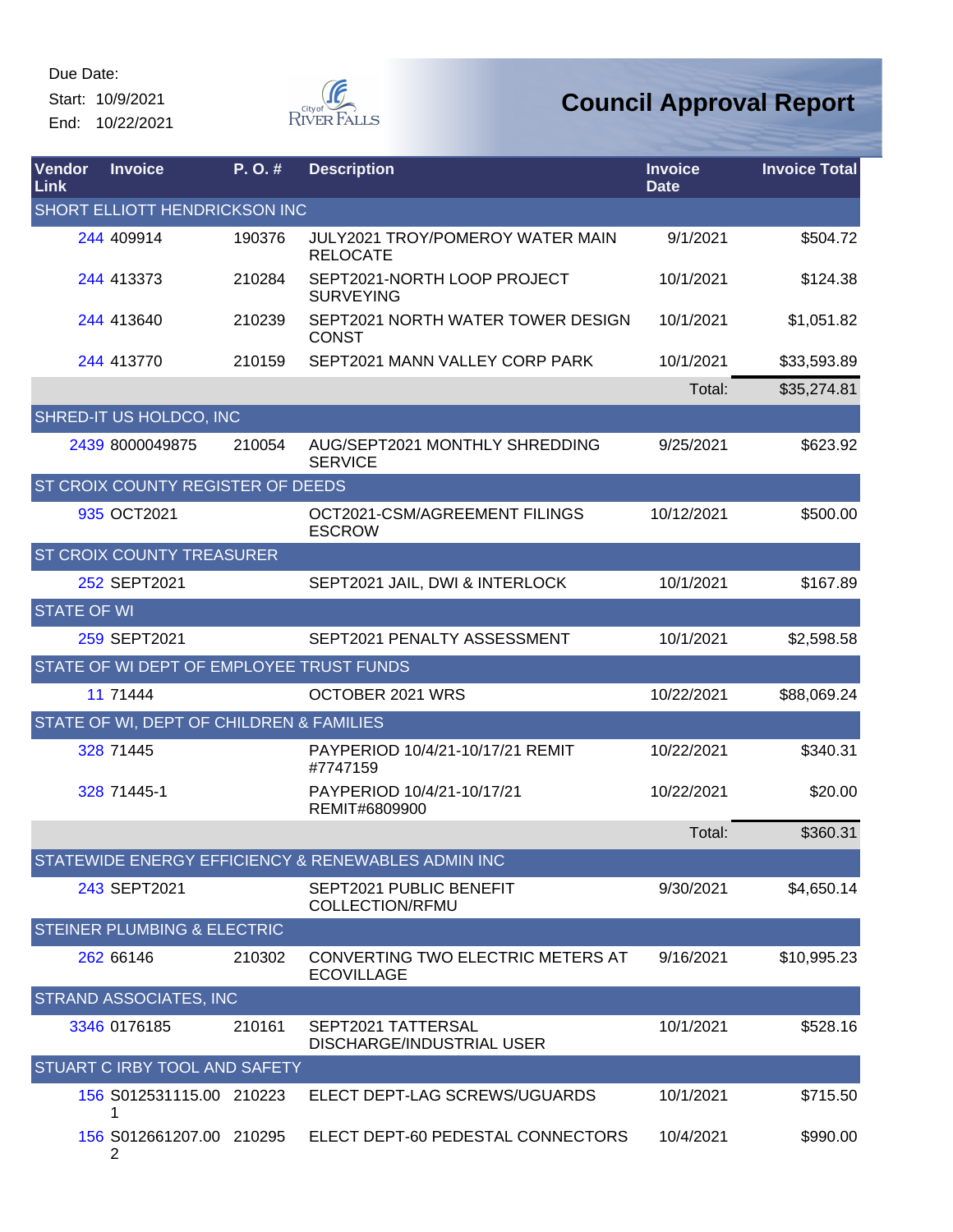Start: 10/9/2021

End: 10/22/2021



| Vendor<br><b>Link</b> | <b>Invoice</b>                             | P.O.#  | <b>Description</b>                                           | <b>Invoice</b><br><b>Date</b> | <b>Invoice Total</b> |
|-----------------------|--------------------------------------------|--------|--------------------------------------------------------------|-------------------------------|----------------------|
|                       | 156 S012649904.00 210288<br>1              |        | ELECT DEPT - 60 SECONDARY PEDESTAL<br><b>CONNECTORS</b>      | 10/4/2021                     | \$678.00             |
|                       | 156 S012661207.00 210295                   |        | ELECT DEPT-30 INSULATED CAPS                                 | 10/4/2021                     | \$780.00             |
|                       | 156 S012579623.00 210254<br>2              |        | ELECT DEPT-POLE REPAIR KIT/HOT STICK<br><b>CLEANER/WAX K</b> | 10/5/2021                     | \$1,248.90           |
|                       | 156 S012477005.00 210187<br>3              |        | OCT2021-ELECT DEPT/PEDESTAL<br><b>CONNECTORS</b>             | 10/11/2021                    | \$552.00             |
|                       |                                            |        |                                                              | Total:                        | \$4,964.40           |
|                       | <b>TIERNEY BROTHERS, INC</b>               |        |                                                              |                               |                      |
|                       | 3255 855259                                | 210274 | COUNCIL CHAMBERS EQUIP-BNC PLUGS                             | 10/14/2021                    | \$49.22              |
|                       | TOLTZ, KING, DUVALL, ANDERSON & ASSOCIATES |        |                                                              |                               |                      |
|                       | 2172 002021003943                          | 210291 | THROUGH AUG2021-TKDA FINAL DESIGN<br><b>OVERAGE</b>          | 9/13/2021                     | \$14,999.49          |
|                       | US BANK NATIONAL ASSOC                     |        |                                                              |                               |                      |
|                       | 284 SEPT2021                               |        | SEPT2021 PURCHASE CARD<br><b>TRANSACTIONS</b>                | 10/1/2021                     | \$78,279.55          |
|                       | 284 6267246                                |        | 9/2021-8/2022 2012B GO DEBT ADMIN FEES                       | 10/1/2021                     | \$500.00             |
|                       |                                            |        |                                                              | Total:                        | \$78,779.55          |
|                       | US GEOLOGICAL SURVEY                       |        |                                                              |                               |                      |
|                       | 1905 90927470                              |        | OCT2020-SEPT2021 KINNI RIVER<br><b>GAUGING/SHARED EXPENS</b> | 10/1/2021                     | \$4,350.00           |
|                       | USI INSURANCE SERVICES LLC                 |        |                                                              |                               |                      |
|                       | 4562 3879686                               |        | 2ND OF 4 INSTALLMENTS-COMMERCIAL<br>LINES FEE RENEWAL        | 10/1/2021                     | \$6,562.50           |
|                       | VALLEY VIEW TREE PLANTING LLC              |        |                                                              |                               |                      |
|                       | 3068 OCT2021                               | 210316 | STERLING PONDS 2ND ADDITION-34 TREES 10/11/2021              |                               | \$14,700.00          |
|                       | WE CLEAN WINDOWS PLUS LLC                  |        |                                                              |                               |                      |
|                       | 4828 101221                                |        | POLICE DEPT-EXTERIOR WINDOW<br><b>CLEANING</b>               | 10/13/2021                    | \$525.00             |
|                       | <b>WEISS, CASEY</b>                        |        |                                                              |                               |                      |
|                       | 436 16175                                  |        | AMB BLDG-SERVICE CALL CENTER<br><b>OVERHEAD DOOR</b>         | 10/6/2021                     | \$139.00             |
|                       | WEST CENTRAL WI BIOSOLIDS FACILITY         |        |                                                              |                               |                      |
|                       | 304 SEPT2021                               | 210022 | SEPT2021 BIOSOLIDS                                           | 9/1/2021                      | \$28,201.79          |
|                       | WI DEPARTMENT OF REVENUE                   |        |                                                              |                               |                      |
|                       | 3 SEPT2021SALE<br>S TAX                    |        | SEPT2021 SALES TAX                                           | 10/1/2021                     | \$49,208.18          |
|                       | 3 71439                                    |        | PAYPERIOD 10/4/21-10/17/21                                   | 10/22/2021                    | \$14,925.56          |
|                       |                                            |        |                                                              | Total:                        | \$64,133.74          |